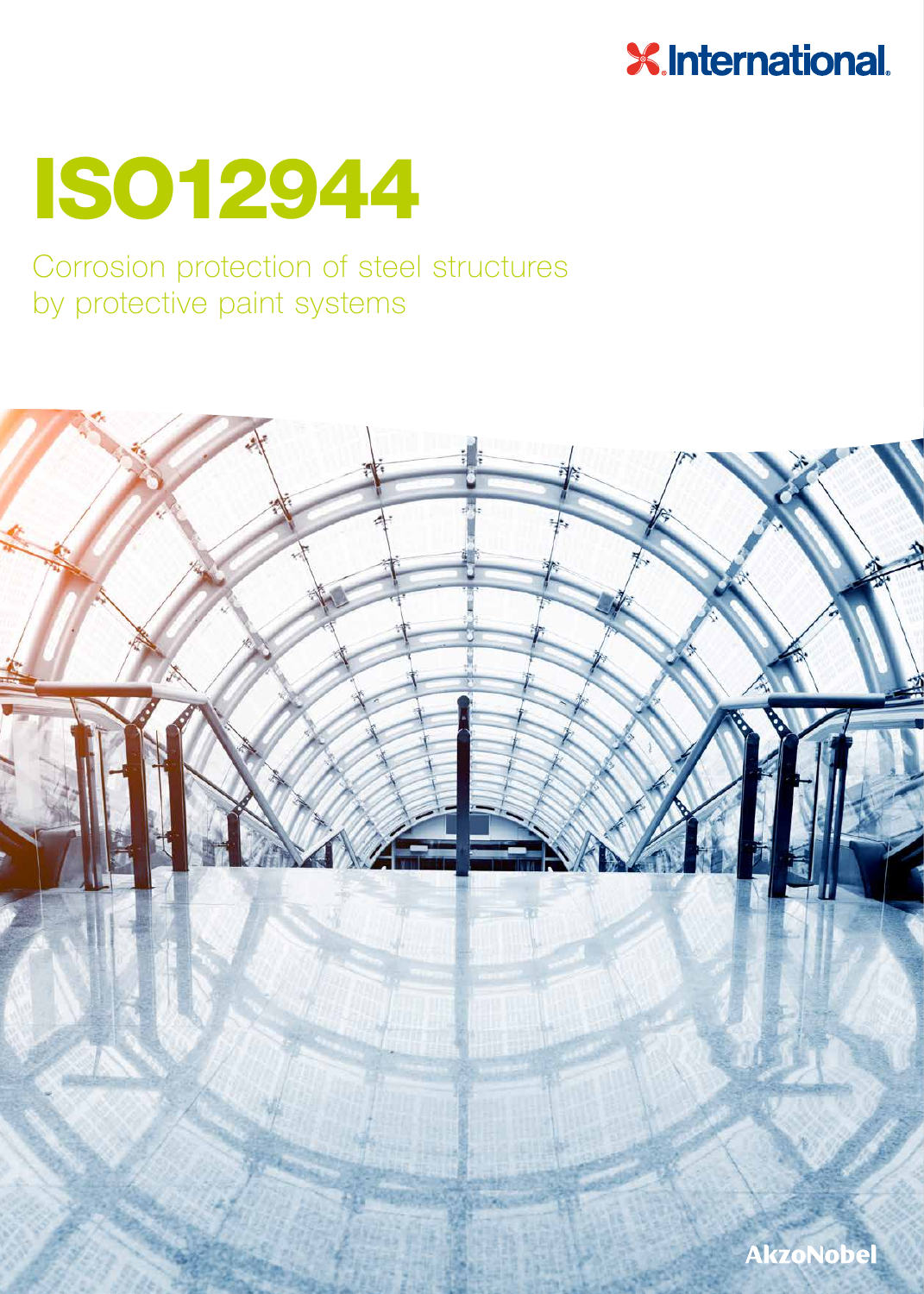# What is ISO12944?

ISO12944 is the industry standard for corrosion protection of steel structures by protective paint systems. Originally released in 1998, the standard is put together by representatives from key countries and companies involved in the protection of steel structures to build a mutually beneficial standard.

The standard is designed to provide guidance to architects, engineers, specifiers, applicators and other parties in the application of coatings to steel.

The standard covers 9 parts with key components of the standard covering environment classification, protective paint systems, laboratory test methods and systems and test methods for offshore structures.

### What has changed in the 2018 edition of the standard?

In the latest release there are a number of significant changes to the standard. These changes are:

#### **Changes to** corrosion categories

The old C5-I and C5-M categories have been replaced with C5 for harsh onshore categories and by CX for offshore categories. CX is taken care of in a new Part 9. There is also the addition of a fourth immersion category, IM4, which covers immersed structures in sea or brackish water which are protected by cathodic protection

| <b>Category</b> | <b>Corrosivity</b>                                | 12944:1998                                                                   | 12944:2018                                                                                |
|-----------------|---------------------------------------------------|------------------------------------------------------------------------------|-------------------------------------------------------------------------------------------|
| C <sub>1</sub>  | Very Low                                          | Heated buildings                                                             | Dry or cold with very low pollution                                                       |
| C <sub>2</sub>  | Low                                               | Low levels of pollution                                                      | Temperate low pollution                                                                   |
| C <sub>3</sub>  | Medium                                            | Urban and industrial atmos-<br>pheres, moderate pollution or<br>low salinity | Temperate, medium pollution,<br>tropical low pollution                                    |
| C <sub>4</sub>  | High                                              | Industrial areas or coastal areas<br>with moderate salinity                  | Temperate with high pollution,<br>tropical with moderate pollution                        |
| $C5$ -I         | Very High                                         | Industrial, high humidity, ag-<br>gressive atmosphere                        | N/A                                                                                       |
| <b>C5-M</b>     | Very High                                         | Coastal and offshore areas with<br>high salinity                             | N/A                                                                                       |
| C <sub>5</sub>  | Very High                                         | N/A                                                                          | Temperate and subtropical with very high<br>pollution and/or significant chloride effects |
| <b>CX</b>       | Extreme                                           | N/A                                                                          | Extreme industrial areas, offshore areas,<br>salt spray                                   |
| IM <sub>1</sub> | Fresh water                                       | River installations and hydro<br>plants                                      | River installations and hydro plants                                                      |
| IM2             | Sea or brackish water                             | Harbour areas with structures<br>and offshore structures                     | Immersed structures without cathodic<br>protection                                        |
| IM <sub>3</sub> | Soil                                              | <b>Buried structures</b>                                                     | <b>Buried structures</b>                                                                  |
| IM4             | Sea or brackish water with<br>cathodic protection | N/A                                                                          | Immersed structures with cathodic<br>protection                                           |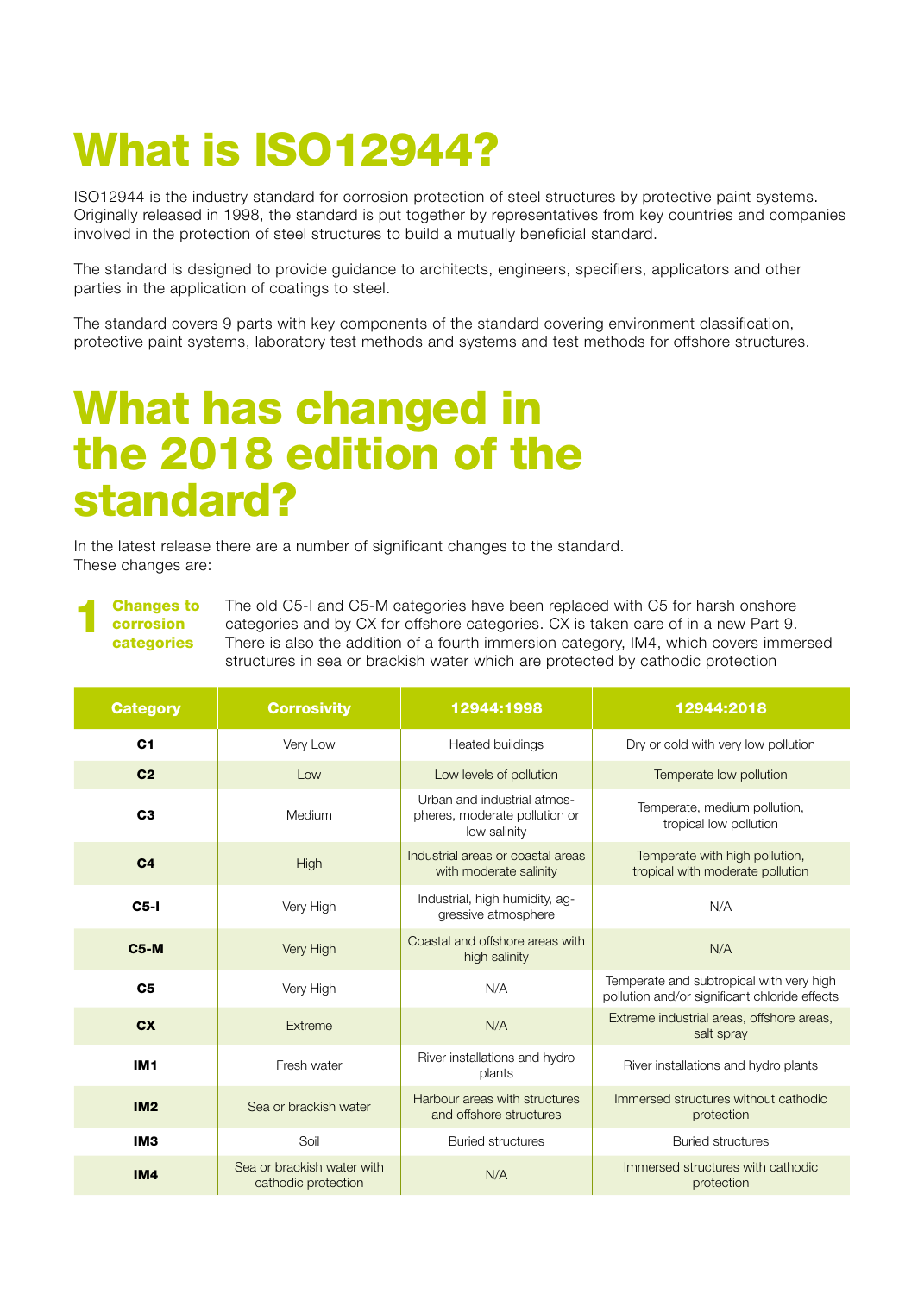

The low, medium and high categories remain but they are joined by very high. The durations which these categories relate to have also changed with low durability now up to 7 years and the new very high category relating to 25 years plus.

| <b>Durability Category</b> | 12944:1998               | 12944:2018         |
|----------------------------|--------------------------|--------------------|
| Low $(L)$                  | 2-5 years                | Up to 7 years      |
| Medium (M)                 | 5-15 years               | $7-15$ years       |
| High(H)                    | More than 15 years       | $15-25$ years      |
| Very High (VH)             | $\overline{\phantom{0}}$ | More than 25 years |



### **3** Changes<br>
to paint systems

The dry film thicknesses and paint systems now include minimum number of coats per

coating type or technology and specify a minimum dry film thickness for the total system per corrosion category. See the coatings systems on page 5 or 6 to see which systems to specify. The standard now also includes the capacity to accept new innovative coating technologies if performance can be demonstrated by 3rd party testing and field trials.

#### **Changes to laboratory** test methods

Up to C4 high the test methods have not changed. However for C4 very high, C5 high and C5 very high, cyclic testing has been introduced to better replicate in-field conditions.

| <b>Category</b> | Low $(7$ yrs)                               | Med (7-15 yrs)<br><b>High (15-25 yrs)</b>          |                                                                                                         | Very High (25+ yrs)                                                   |  |
|-----------------|---------------------------------------------|----------------------------------------------------|---------------------------------------------------------------------------------------------------------|-----------------------------------------------------------------------|--|
| C <sub>2</sub>  |                                             | Non-cyclic Testing:<br><b>Linear Durations TBC</b> |                                                                                                         |                                                                       |  |
| C <sub>3</sub>  |                                             | ISO 6270 / ISO 9227                                |                                                                                                         |                                                                       |  |
| C <sub>4</sub>  |                                             |                                                    |                                                                                                         | As C5 High. Phased cyclic<br>testing: 10 cycles                       |  |
| C <sub>5</sub>  | Non-cyclic Testing Durations<br>as 1998 (E) |                                                    | Phased introduction of ISO 12944-9<br>Cyclic Testing: 10 cycles<br>Non-cyclic Testing valid for 5 years | Immediate introduction of<br>Cyclic Testing: 16 Cycles<br>ISO 12944-9 |  |

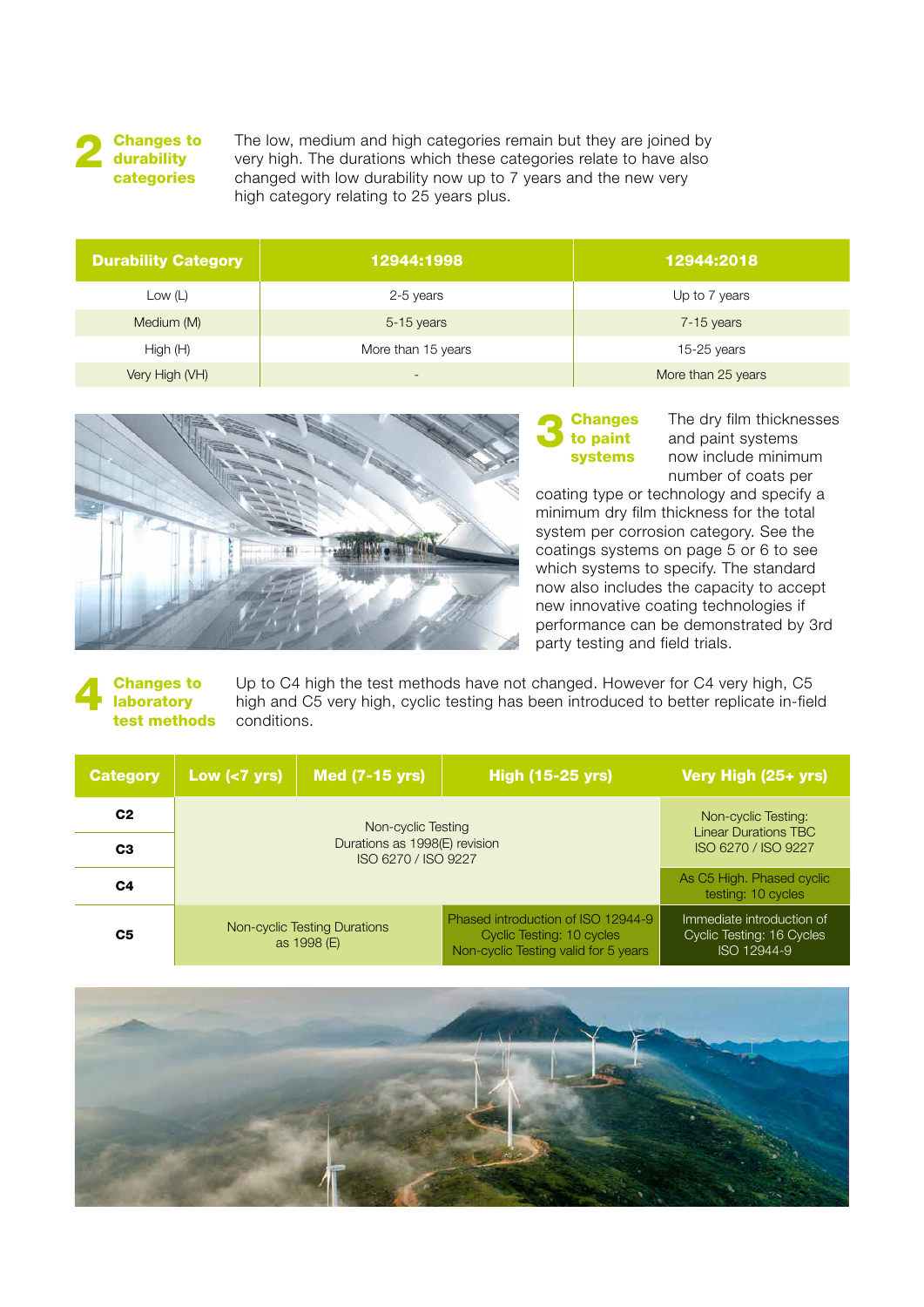## Why has cyclic testing been introduced?

One of the major changes in the newest revision is the addition of cyclic testing for systems operating in environments of C4 very high and above. AkzoNobel welcomes this addition to the standard, having found over many years that cyclic testing is more representative of real-world corrosion conditions.

The following charts show testing of three coating systems on long-term static salt fog testing and on a range of cyclic test methods against an in-service field trial. As can be seen from the graphs, systems performing well on salt fog testing do not show equivalent performance to those on cyclic testing or under real world conditions. For real world conditions we used our external weathering site at Blyth, UK

#### Corrosion creep of zinc-rich primed systems

Using salt fog test (4032hrs)



Corrosion creep (mm)





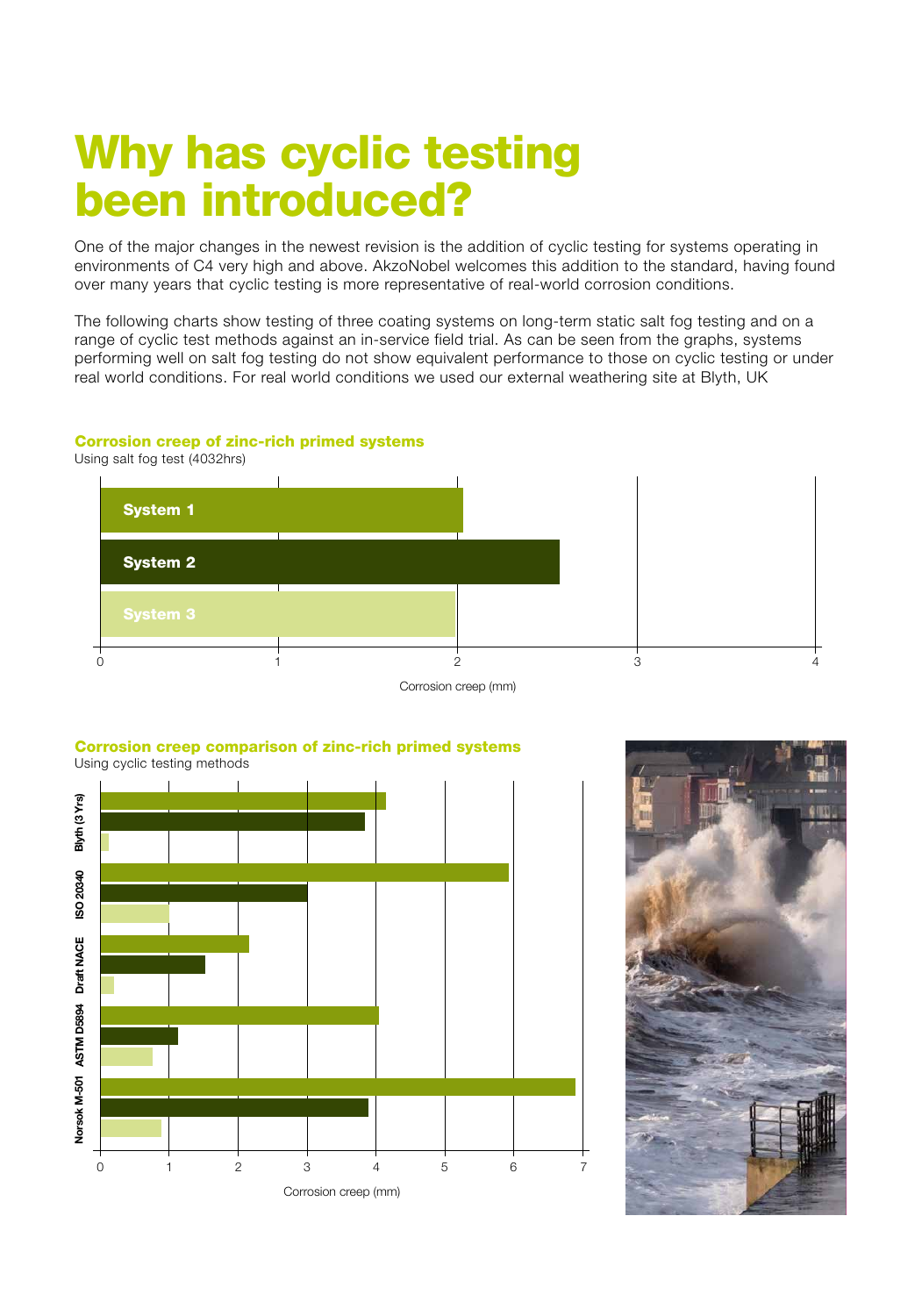# A selection of our third-party certified systems

In conjunction with extensive in-field performance assessment, AkzoNobel commissions testing programs at third-party houses to certify systems for use in the most commonly specified environments. In addition to the systems listed below we have tested a range of new and innovative products to the new revision of the standard. To gain a full listing of third-party certified systems please contact your local AkzoNobel representative.

## C3

| <b>Environment</b>       | Coat 1                           | Coat 2                |
|--------------------------|----------------------------------|-----------------------|
| C3 Medium                | Intercure 4500 @ 150um           |                       |
| C <sub>3</sub> High      | Intergard 251HS @ 130um          | Interthane 990 @ 50um |
| C3 High                  | Intergard 251HS @ 150um          | Interthane 990 @ 50um |
| C <sub>3</sub> High      | Intercure 4500 @ 180um*          |                       |
| C3 Very High             | Intergard $251$ HS @ 190 $\mu$ m | Interthane 990 @ 50um |
| C <sub>3</sub> Very High | Intercure 4500 @ 240um*          |                       |

## C4

| <b>Environment</b> | Coat 1                        | Coat 2                 | Coat 3                |  |
|--------------------|-------------------------------|------------------------|-----------------------|--|
| C4 Medium          | Intergard $251HS @ 130 \mu m$ | Interthane 990 @ 50um  |                       |  |
| C4 Medium          | Intercure 4500 @ 180um*       |                        |                       |  |
| C4 High            | Interzinc 52 @ 60µm           | Intergard 475HS @ 90µm | Interthane 990 @ 50um |  |
| C4 High            | Intergard 251HS @ 190µm       | Interthane 990 @ 50um  |                       |  |

### C5

| <b>Environment</b>  | Coat 1                      | Coat 2                  | Coat <sub>3</sub>     |
|---------------------|-----------------------------|-------------------------|-----------------------|
| C5 Medium           | Intergard 251HS @ 190µm     | Interthane 990 @ 50um   |                       |
| C <sub>5</sub> High | Interzinc 52 @ 60µm         | Intergard 345 @ 160um   | Interthane 990 @ 60um |
| C5 High             | Interzinc 52 @ 50um         | Intercure 4500 @ 200um* |                       |
| C <sub>5</sub> High | Interzinc 52 @ 60um         | Intergard 475HS @ 140µm | Interthane 990 @ 60um |
| C <sub>5</sub> High | Interzinc 52 @ 50um         | Intercure 4500 @ 210um* |                       |
| C5 Very High        | Intershield 4000USP @ 150um | Intergard 475HS @ 150um | Interthane 990 @ 60um |
| C5 Very High        | Interzinc 52 @ 60um         | Intergard 475HS @ 200µm | Interthane 990 @ 60um |
| C5 Very High        | Interzinc 52 @ 70um         | Intercure 4500 @ 250um* |                       |

\* System tested with reduced coats as per innovative coatings technologies clause